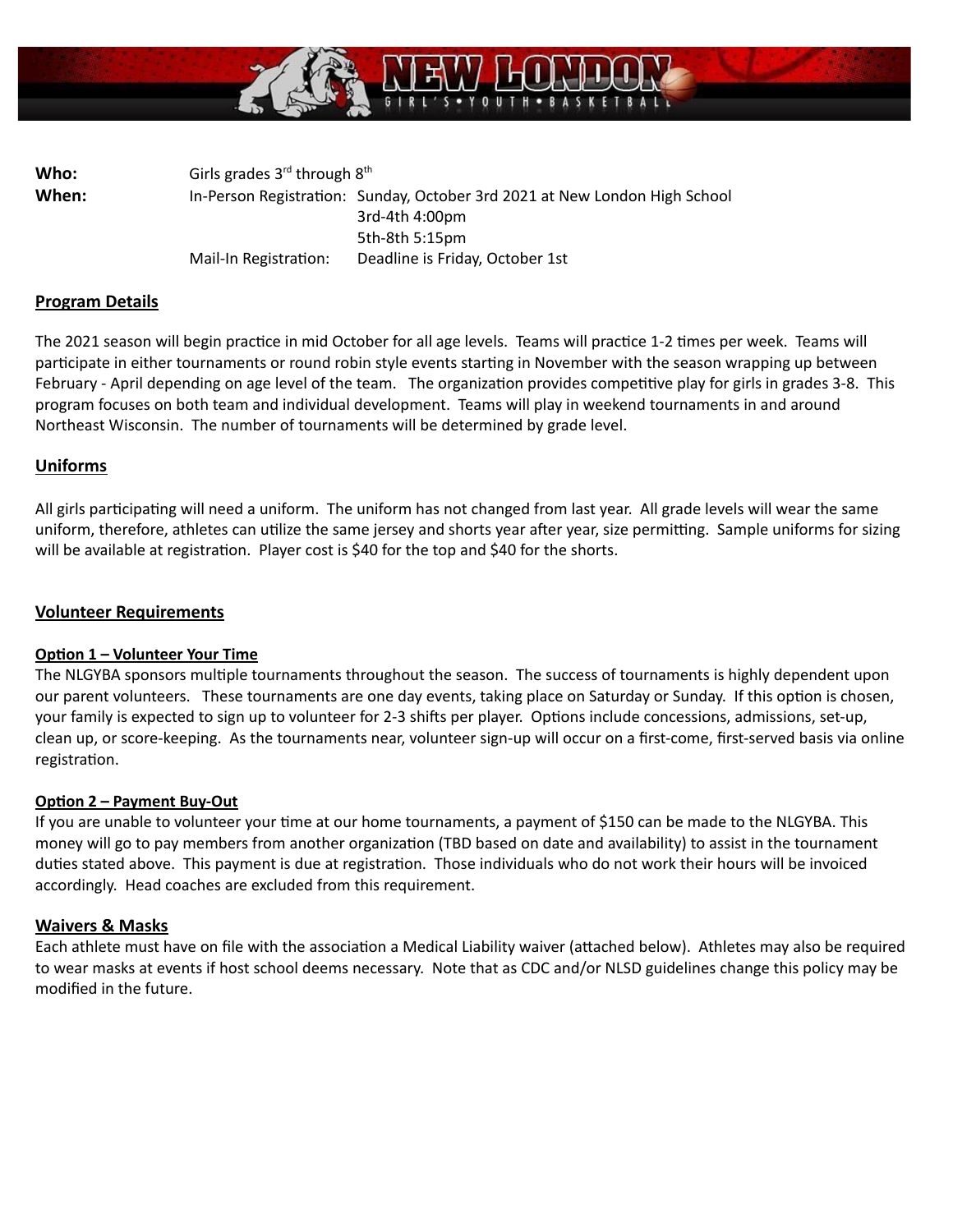

Ś,

| Grade:<br><b>Parent/Guardian Name:</b><br><u> 1989 - Johann Barn, mars an t-Amerikaansk kommunister (</u><br><b>Parent/Guardian Name:</b><br>Email: ___________________________<br><b>Address:</b><br><b>Emergency Contact:</b><br>Phone: __________________________<br>_________________________________<br><b>Jersey Number:</b><br><b>Secondary Choice:</b><br>(cannot use #s 6, 7, 8, 9)<br>Jersey Size: (Circle if needed)<br><b>YS</b><br>YM<br><b>AS</b><br><b>YL</b><br>AM<br><b>AL</b><br><b>AXL</b><br><b>Shorts Size: (Circle if needed)</b><br><b>YS</b><br>YM<br><b>AS</b><br>AM<br>YL<br>AL<br>AXL<br><b>Warm-Up Shirt Size: (Circle)</b><br><b>YS</b><br>YM<br><b>YL</b><br><b>YXL</b><br>AS<br>AM<br><b>AL</b><br><b>AXL</b><br>(provided by organization)<br>\$50<br><b>Registration 3rd Grade:</b><br>∫ \$75<br><b>Registration 4th-8th Grade:</b><br>\$40<br>Jersey:<br>\$40<br>Shorts:<br>\$150<br><b>Volunteer Buyout (optional)</b><br>Cash<br>Check #<br>Total:<br>Mail form and fee to:<br>In Person Registration / Uniform Try-On:<br>Sunday, October 3rd 2021<br><b>NLGYBA</b><br>3rd-4th 4:00pm<br><b>PO Box 145</b><br>5th-8th 5:15pm<br>New London High School<br>New London, WI 54961<br>Liability Form must be signed and returned to coach before first practice: | <b>Player Name:</b> |  |  |  |  |  |  |  |  |
|---------------------------------------------------------------------------------------------------------------------------------------------------------------------------------------------------------------------------------------------------------------------------------------------------------------------------------------------------------------------------------------------------------------------------------------------------------------------------------------------------------------------------------------------------------------------------------------------------------------------------------------------------------------------------------------------------------------------------------------------------------------------------------------------------------------------------------------------------------------------------------------------------------------------------------------------------------------------------------------------------------------------------------------------------------------------------------------------------------------------------------------------------------------------------------------------------------------------------------------------------------------------------------------------------|---------------------|--|--|--|--|--|--|--|--|
|                                                                                                                                                                                                                                                                                                                                                                                                                                                                                                                                                                                                                                                                                                                                                                                                                                                                                                                                                                                                                                                                                                                                                                                                                                                                                                   |                     |  |  |  |  |  |  |  |  |
|                                                                                                                                                                                                                                                                                                                                                                                                                                                                                                                                                                                                                                                                                                                                                                                                                                                                                                                                                                                                                                                                                                                                                                                                                                                                                                   |                     |  |  |  |  |  |  |  |  |
|                                                                                                                                                                                                                                                                                                                                                                                                                                                                                                                                                                                                                                                                                                                                                                                                                                                                                                                                                                                                                                                                                                                                                                                                                                                                                                   |                     |  |  |  |  |  |  |  |  |
|                                                                                                                                                                                                                                                                                                                                                                                                                                                                                                                                                                                                                                                                                                                                                                                                                                                                                                                                                                                                                                                                                                                                                                                                                                                                                                   |                     |  |  |  |  |  |  |  |  |
|                                                                                                                                                                                                                                                                                                                                                                                                                                                                                                                                                                                                                                                                                                                                                                                                                                                                                                                                                                                                                                                                                                                                                                                                                                                                                                   |                     |  |  |  |  |  |  |  |  |
|                                                                                                                                                                                                                                                                                                                                                                                                                                                                                                                                                                                                                                                                                                                                                                                                                                                                                                                                                                                                                                                                                                                                                                                                                                                                                                   |                     |  |  |  |  |  |  |  |  |
|                                                                                                                                                                                                                                                                                                                                                                                                                                                                                                                                                                                                                                                                                                                                                                                                                                                                                                                                                                                                                                                                                                                                                                                                                                                                                                   |                     |  |  |  |  |  |  |  |  |
|                                                                                                                                                                                                                                                                                                                                                                                                                                                                                                                                                                                                                                                                                                                                                                                                                                                                                                                                                                                                                                                                                                                                                                                                                                                                                                   |                     |  |  |  |  |  |  |  |  |
|                                                                                                                                                                                                                                                                                                                                                                                                                                                                                                                                                                                                                                                                                                                                                                                                                                                                                                                                                                                                                                                                                                                                                                                                                                                                                                   |                     |  |  |  |  |  |  |  |  |
|                                                                                                                                                                                                                                                                                                                                                                                                                                                                                                                                                                                                                                                                                                                                                                                                                                                                                                                                                                                                                                                                                                                                                                                                                                                                                                   |                     |  |  |  |  |  |  |  |  |
|                                                                                                                                                                                                                                                                                                                                                                                                                                                                                                                                                                                                                                                                                                                                                                                                                                                                                                                                                                                                                                                                                                                                                                                                                                                                                                   |                     |  |  |  |  |  |  |  |  |
|                                                                                                                                                                                                                                                                                                                                                                                                                                                                                                                                                                                                                                                                                                                                                                                                                                                                                                                                                                                                                                                                                                                                                                                                                                                                                                   |                     |  |  |  |  |  |  |  |  |
|                                                                                                                                                                                                                                                                                                                                                                                                                                                                                                                                                                                                                                                                                                                                                                                                                                                                                                                                                                                                                                                                                                                                                                                                                                                                                                   |                     |  |  |  |  |  |  |  |  |
|                                                                                                                                                                                                                                                                                                                                                                                                                                                                                                                                                                                                                                                                                                                                                                                                                                                                                                                                                                                                                                                                                                                                                                                                                                                                                                   |                     |  |  |  |  |  |  |  |  |
|                                                                                                                                                                                                                                                                                                                                                                                                                                                                                                                                                                                                                                                                                                                                                                                                                                                                                                                                                                                                                                                                                                                                                                                                                                                                                                   |                     |  |  |  |  |  |  |  |  |
|                                                                                                                                                                                                                                                                                                                                                                                                                                                                                                                                                                                                                                                                                                                                                                                                                                                                                                                                                                                                                                                                                                                                                                                                                                                                                                   |                     |  |  |  |  |  |  |  |  |
|                                                                                                                                                                                                                                                                                                                                                                                                                                                                                                                                                                                                                                                                                                                                                                                                                                                                                                                                                                                                                                                                                                                                                                                                                                                                                                   |                     |  |  |  |  |  |  |  |  |
|                                                                                                                                                                                                                                                                                                                                                                                                                                                                                                                                                                                                                                                                                                                                                                                                                                                                                                                                                                                                                                                                                                                                                                                                                                                                                                   |                     |  |  |  |  |  |  |  |  |
|                                                                                                                                                                                                                                                                                                                                                                                                                                                                                                                                                                                                                                                                                                                                                                                                                                                                                                                                                                                                                                                                                                                                                                                                                                                                                                   |                     |  |  |  |  |  |  |  |  |
|                                                                                                                                                                                                                                                                                                                                                                                                                                                                                                                                                                                                                                                                                                                                                                                                                                                                                                                                                                                                                                                                                                                                                                                                                                                                                                   |                     |  |  |  |  |  |  |  |  |
|                                                                                                                                                                                                                                                                                                                                                                                                                                                                                                                                                                                                                                                                                                                                                                                                                                                                                                                                                                                                                                                                                                                                                                                                                                                                                                   |                     |  |  |  |  |  |  |  |  |